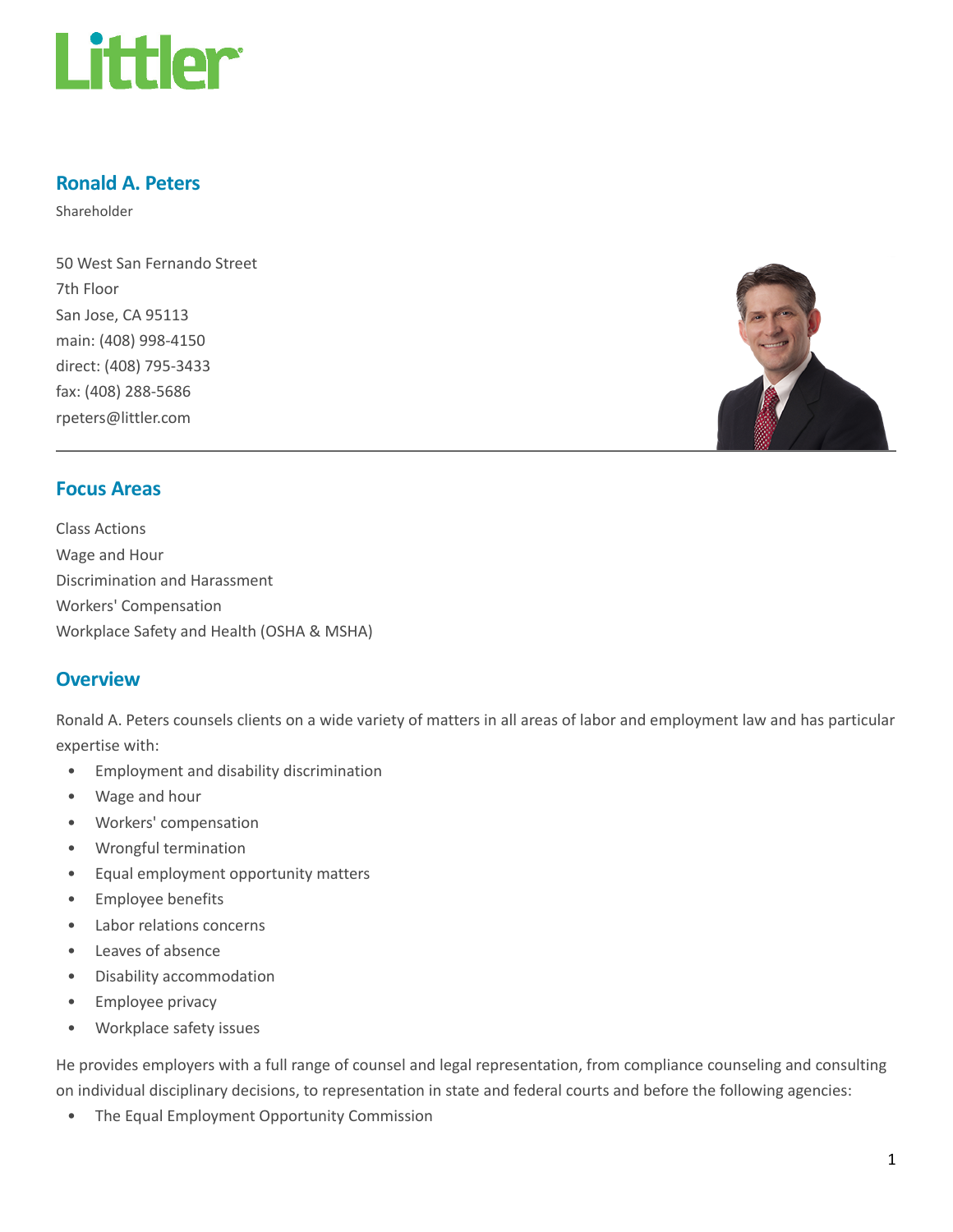- The Department of Fair Employment and Housing
- The Worker's Compensation Appeals Board
- The Occupational Safety and Health Appeals Board
- The Division of Labor Standards Enforcement
- The Department of Labor
- The National Labor Relations Board
- The Department of Insurance

His practice also includes arbitration and mediation, administrative appeals, and class action litigation with an emphasis on wage and hour, background checks and privacy claims. His clients span a wide variety of industries that includes telecommunications, manufacturing, retail and finance.

Ronald has lectured extensively in many areas of labor and employment law, most notably on the subject of the interrelationship between workers' compensation laws and the Americans with Disabilities Act and parallel state laws governing treatment by employers of persons with disabilities. He also has been a featured speaker for seminars sponsored by educational communities and for business and human resources organizations.

Ronald is the hiring shareholder at Littler Mendelson's San Jose office. Before being recruited by Littler, he was an associate general counsel for the nation's largest investor-owned public utility.

While in law school, Ronald was vice president of the Environmental Law Society and a member of the Law Review/ Computer and High Technology Law Journal.

# Professional and Community Affiliations

- Member, Workers' Compensation / Labor and Employment Sections, State Bar of California
- Member, Bar Association of San Francisco
- Member, Workers' Compensation Committee, Section of Labor and Employment Law, American Bar Association
- Member, Section on Labor and Employment Law, American Bar Association
- Member, Washington Bar Association

## Recognition

• Winner, Client Counseling Competition, Moot Court

## Education

J.D., Santa Clara University School of Law, 1993

B.A., University of Oregon, 1985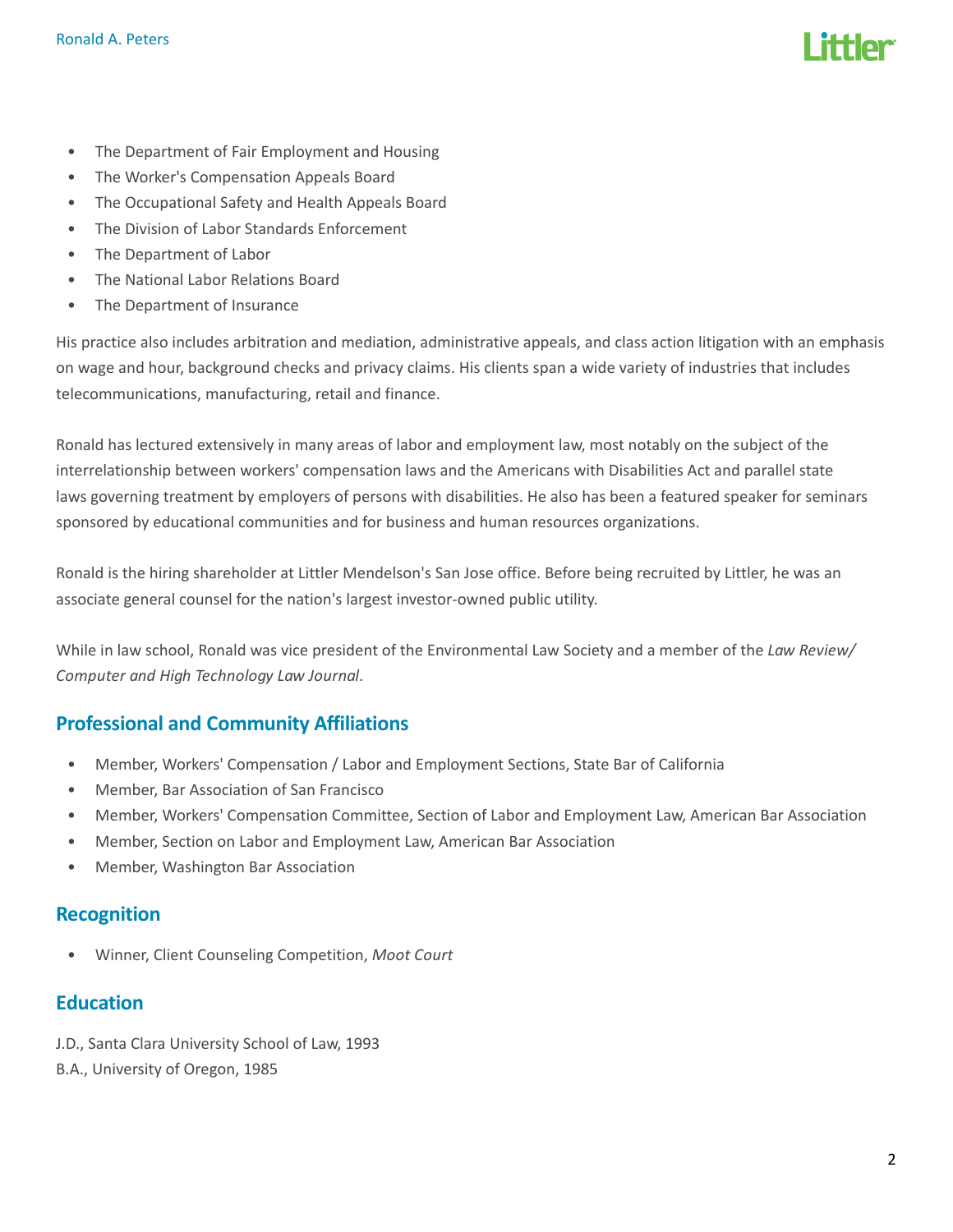

# Bar Admissions

California Washington

## Publications & Press

New Cal/OSHA Housekeeper Injury Prevention Rules Now in Effect Littler ASAP August 7, 2018

Who's There? What to Do When the Government Is Knocking on Your Door - An Employer's Guide to Handling Government Visits and Information Requests Littler Report April 23, 2007

Veto Keeps Permanent Disability Dilemma at Bay Los Angeles Daily Journal October 25, 2006

Ron Peters Recommends Steps to Handle Workers Compensation Santa Cruz Sentinel June 22, 2006

California Employers Finally Have the Right to Control Medical Treatments in Workers' Compensation Cases

Littler Insight November 10, 2004

Governor Schwarzenegger Signs Workers' Compensation Reform Bill Littler Insight May 1, 2004

# Speaking Engagements

2018 Bay Area Breakfast Briefing Series San Francisco, CA January 31, 2018

2018 Bay Area Breakfast Briefing Series San Francisco, CA January 10, 2018